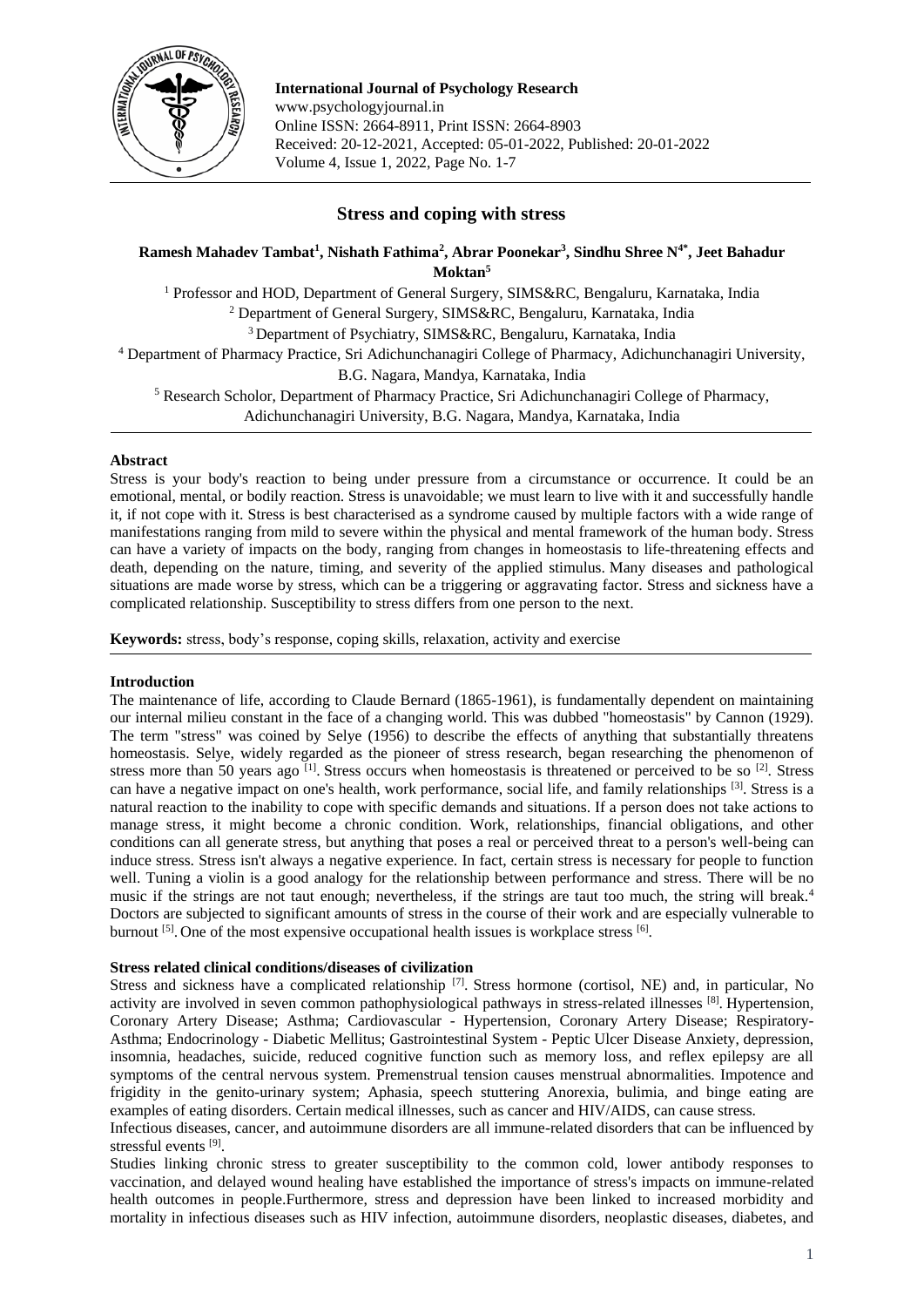cardiovascular disorders, all of which are increasingly being recognized as diseases in which the immune system, specifically inflammation, plays a pivotal role [10].

A stressor is any circumstance or event that generates stress.<sup>11</sup> Individual, interpersonal, and environmental stressors all exist. Physiological, biological, psychological, and behavioural reactions are all examples of stress responses. Relaxation, biofeedback, autogenic training, skill training, operant procedures, cognitive behaviour, emotional behaviour therapy, stress inoculation training, anxiety management, aversion tactics, psycho education, and behavioural counselling are some of the strategies used to manage stress. What goes on in a person's mind, their thoughts and emotions, can have an impact on sickness, the development of some, and the aetiology of many, if not all, diseases. One-third of patients who visit a doctor have physical symptoms as a result of psychological symptoms or distress, another one-third have medical conditions as a result of behavioural choices such as smoking, drinking, and poor dietary habits, and the remaining one-third have medical diseases such as CAD, HTN, and DM that are strangely influenced by their mood, coping skills, and social support. Cognitive behaviour methods can improve the cause and lessen the need for costly medical treatment in all of these people.

## **Methods for stress management**

### **Life style modification**

- **1. Diet:** Dietary modification includes regulating the calorie consumption, reduce fat and salt intake, increase fibre intake.
- **2. Activity and exercise:** Avoidance of sloth and being lazy, sufficient activity and exercise depending on age, sex and physical condition, adequate sleep.
- **3. Habits:** Avoid tobacco in any form, drinking alcohol and use of non-medical drugs.

A person under stress has a lot of "NOT's" and "CANT's" which reduces the quality of life and makes a happy and fulfilled life not possible. Changing "NOT's" and "CAN'T's" are important.

### **Coping skills/ Relaxation**

Relaxation is a coping mechanism for stress; it is something pleasurable that provides a sense of calm and happiness. Relaxation isn't about competing or trying to be the greatest. Autogenic training, progressive muscular relaxation, visualisation and breathing exercises, chi gong, and yoga are examples of appropriate relaxation approaches [12].

Model F: Resilience as Mental Health- Humans employ three different types of coping methods to deal with stressful events. First, there's the technique in which a person elicits assistance from the right people: Specifically, actively seeking social support. Second, there are deliberate cognitive methods that people employ to manage stress. Third, adaptive automatic coping systems (commonly referred to as "defence mechanisms") skew our perspective of internal and external reality to alleviate subjective suffering, anxiety, and sadness.

Relaxation techniques involve sitting in a quiet spot with no interruptions in a comfortable posture, setting a regular time and practising it every day. Learn to breathe properly, that is, deeply and slowly, close your eyes and concentrate just on breathing- take a deep breath and bring it down into your abdomen and let it go, feeling the tension release as you breathe. Develop interests such as playing instruments, listening to music, reading, painting, gardening, and knitting.

Expressing feelings and feeling free to seek assistance from others when needed, saying "NO" to unwarranted requests, and requesting additional information when something is not understood. Start and end conversations without being ashamed, give and receive compliments without being embarrassed, and express irritability or disappointment freely. Listen to unpleasant feelings that people may have against you, confront them, and refuse to accept unfair treatment from others. Laughing at jokes is a coping mechanism.

Reduced heart rate, blood pressure, sweating, hormone production, breathing pattern, electrical activity and relaxation muscle and skin, reduced ECG activity, improved immune system efficiency, increased attention and concentration, increased calmness, accelerated brain waves, feeling of wellbeing and peace are some of the changes that occur during relaxation.

Learning to relax is primarily an attitude, skill, habit, restorative, protective, and preventative talent. Adopting a calm posture, stopping rushing around, and preparing to relax are all examples of developing a relaxed attitude. Make your relationship a priority, pick a strategy that appeals to you and adhere to it, set up a specified time, find a relaxing location, make relaxation a habit, and learn to relax at your own pace. Sleep alone is insufficient for relaxation.

## **Stages of relaxation**

### 1. Preparation

- 2. Practice Basic Exercises (muscle groups, breathing, etc.)
- Physical and mental relaxation
- 3. Application -apply in anxiety
- Evoking/stressful situations
- Less stressful to more stressful situation
- Deal with unnecessary everyday tension causing activities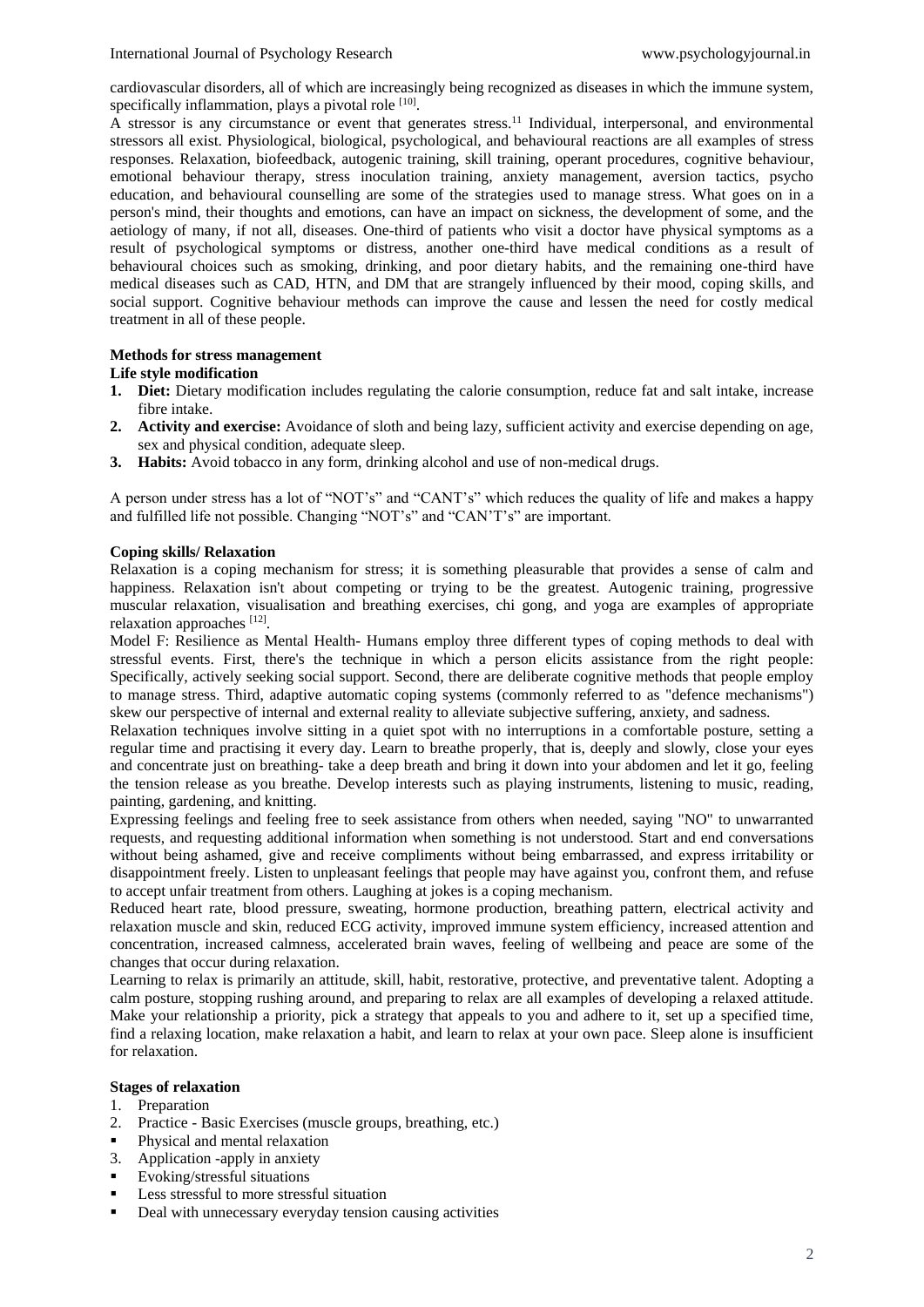Meditation as Relaxation–Practice of meditation produced a relaxation response even in the young adult subjects who had never practiced meditation before.<sup>13</sup>It is an active process which seeks to exclude outside thoughts.

### **Breathing**

Focussing on an object like flowers, candle, homas, design. Example: shape, color, texture, temperature, movement of object.

Focus on a sound like listening music.

Visual imagery as relaxation- pictures in our mind are closely related to our emotional response, visual imagery is the use of self-directed mental images to create a calm and relaxed state. Example- sitting on a quiet beach.

Relaxation Response is based on principles of time management for 20 minutes, it reduces physiological arousal. Specific mantra like sound and picture is given. Steps include a passive attitude to mental distraction and worries using a neutral focal device to engage the attention.

### **Autogenic Training**

Based on hypnosis, which uses persuasive self-statements like "I am at peace," "My arms are heavy," "My arms are warm and relaxed," "My breath is quiet and even," and "My forehead is pleasantly cool."

Physical activity not only improves health but also relieves stress caused by inactivity, relaxes tight muscles and aids sleep, improves blood circulation to the brain, toxins are cleared more effectively, and endorphins are released. Exercise should be enjoyable; if you don't maintain doing it, you may lose interest.

Relaxation is a talent; practise it whenever you are anxious, make it a habit to relax whenever you are tense, and use it in everyday issue situations.

### **Management of time effectively**

Why do we need to manage our time effectively?

Effects of poor time management can lead to a range of stress related problems, time cannot be controlled but only be managed.

Questions to ask ourselves – Do I have enough time to do the things I would like to do?

Do I regularly cancel leisure activities because I have too much to do?

Do I find myself feeling there are not enough hours in the day?

In what ways do I manage my time well?

In what activities would I manage my time more effectively?

What activities would I like to spend least?

Top time wasters: interruptions, people dropping by, poor information exchange, techno failure, change in priorities, poor organisation planning, poor listening skills, inappropriate structure of organisation, indecision, distraction, frequent checking.

Time Allocation: personal time, work time, home time, other time, bed time, quiet time.

Personal time management: identify current time practice, daily time log, diary to understand current use.

Waste disposal: source of waste –calls, breaks, distractions, doing sub-ordinate work, delegation and allocation, doing the work of others, external appointment.

Scheduling project/deadlines, planning /prioritising by objectives, reactive/proactive tastes and planning in advance for future work, using diaries, personal organisers, to-do lists, filing systems, setting realistic deadlines, avoid non-specific time frames like as soon as possible/urgent/give date and time, reminders and prompts, getting rid of non-essential thoughts and avoid being a cluster consultant.

#### **What is a Problem?**

A life issue that necessitates effective functions but for which the individual or group confronted with the plan has no quick effective solution. Existing or projected issues that necessitate reactions in order to function well, but which are not met by effective coping from the individuals hired by them due to particular impediments.

Obstacles such as real-life situations can cause stress, ambiguity, confusion, conflicting demands, a lack of resources, and the problem's uniqueness if they are not handled with properly. A problem might be a single occurrence, a series of occurrences, or a persistent situation.

Solution –coping responses designated to alter the nature of the problematic situation.

Effective solutions – achieve goals, maximise positive consequences, minimise negative consequences.

What is problem solving? It can be understood as a coping mechanism or skill to deal with stressor or potentially stressful situations.

#### **Self-management**

systematic and rational, general coping strategy, learning process. 5 steps in problem solving

#### **A. Problem Orientation**

- 1. Problem perception
- 2. Problem identification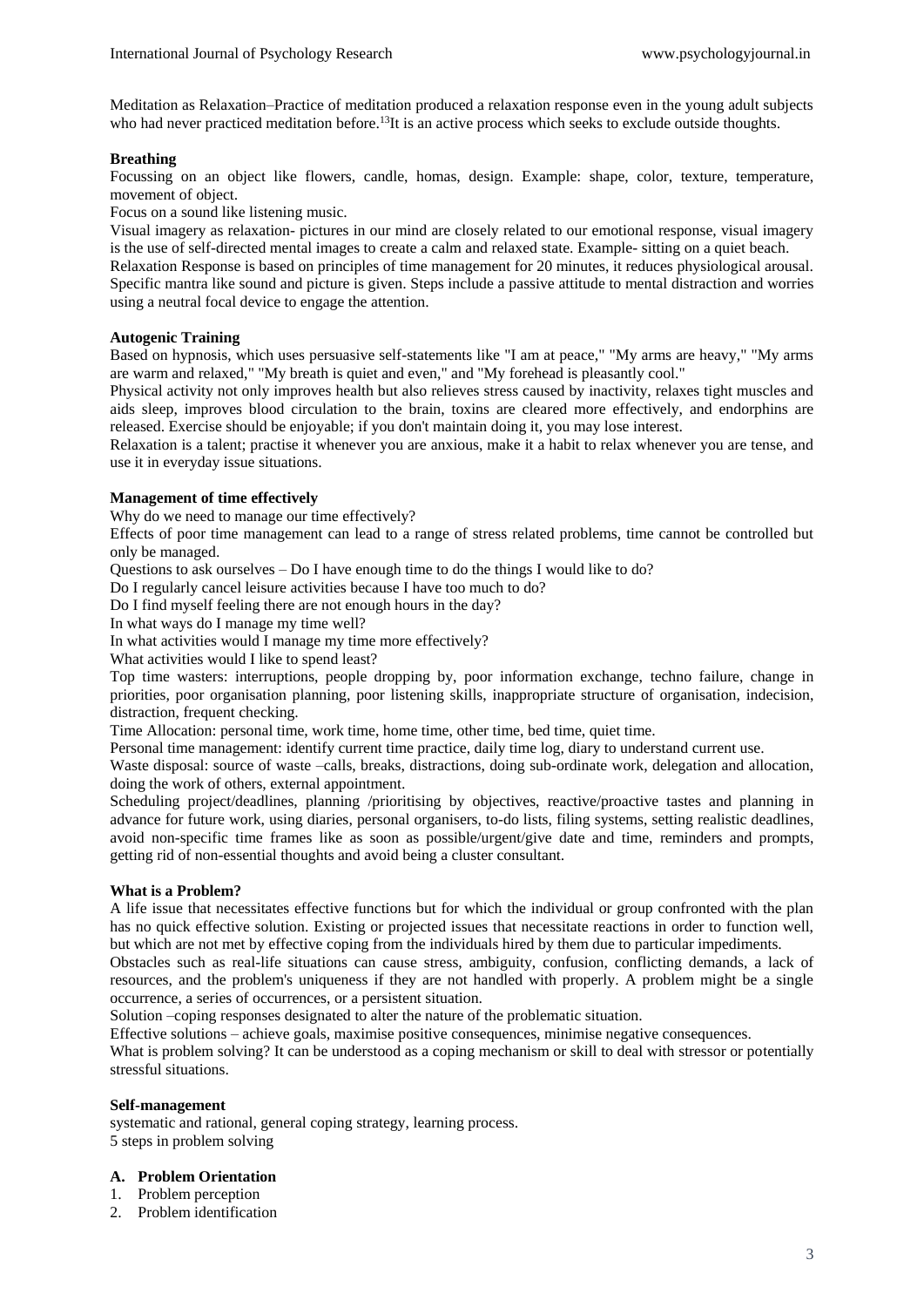- 3. Problem appraisal
- 4. Problem control
- 5. Time /effort commitment

Problem Orientation: immediate thoughts and feelings about the problem at hand, beliefs, causal attributions, past successes and failure of values. Positive problem orientation is facilitative for effective coping.

# **B. Problem definition/formulation**

- 1. Gathering relevant information
- 2. Understanding the problem: what is and what should be
- 3. Setting a realistic goal: specific,concrete, attainable
- 4. Re appraising the problem(alternative problem formulation, real problem, misconceptions, errors in thinking, irrational beliefs about problem and its formulation)

## **C. Generation of alternative solutions**

- 1. Quantity principle
- 2. Determent of judgement principle
- 3. Variety principle- flexibility at the level of generation

Examples: worst solutions are not always the best, more alternative solutions that are produced; the more quality solution will be produced. Critical evaluation of solution to be at the decision making level.

## **D. Decision making**

- 1. Anticipate: especially total experience benefit short/long term.
- 2. Evaluate: judging and comparing by emotional well-being, time and effort, personal / social well-being, problem resolution.
- 3. Prepare a solution plan: is the problem solvable? Outcome evaluation.

## **E. Solution implementation/verification**

- 1. Carrying out or performance: lack of skills, emotional inhibitions, motivational deficits.
- 2. Self-monitoring
- 3. Self-valuation
- 4. Self-re-enforcement
- 5. Trouble shooting and recycling

# **Maladaptive coping style**

Both maladaptive and adaptive emotion regulation strategies have been linked with psychopathology.<sup>14</sup>Individual blames self for problems, attributes it to fate, incompetence. Problem as threat to emotional, physical, social well-being. Little real hope of coping effectively. Belief that a competent person should solve problems without much efforts and quickly.

## **Effective coping style**

Coping behaviour is a response to aversive situations [15]. Problem as normal, ordinary, inevitable event in life. Problem as challenge or opportunity for personal growth. Solution available and accessible with success. Awareness that the solution will take time and effort.

## **Psychological methods of stress management**

| Birthday<br>$1st$ January 2001<br>Happy event last 3months<br>Last situation when you<br>were happy | Happy<br>All positive thoughts<br>Missing company of distant friends What kind of<br>thoughts happening in the mind?<br>What all different kinds of experiences o feelings you<br>had yourself? | Good<br>Jolly<br>Enlightened<br>Cheerful<br>Thoughts are irresistible.         |
|-----------------------------------------------------------------------------------------------------|-------------------------------------------------------------------------------------------------------------------------------------------------------------------------------------------------|--------------------------------------------------------------------------------|
| Death of close relative<br>$15th$ January<br>No promotion                                           | Sad, unhappy<br>Lost<br>Thought came up: how I can solve his family problems?                                                                                                                   | Felt natural event<br>Wanted more help for<br>other people<br>Adjusted to life |

## **Table 1**

#### **The 5 'R's as core concepts of stress management**

- 1. Recognition of the causes/sources of stress or distress, education/conscious raising.
- 2. Relationship identified for support, help and reassurance.
- 3. Removal from (or of) the threat or stressor; managing the stimulus.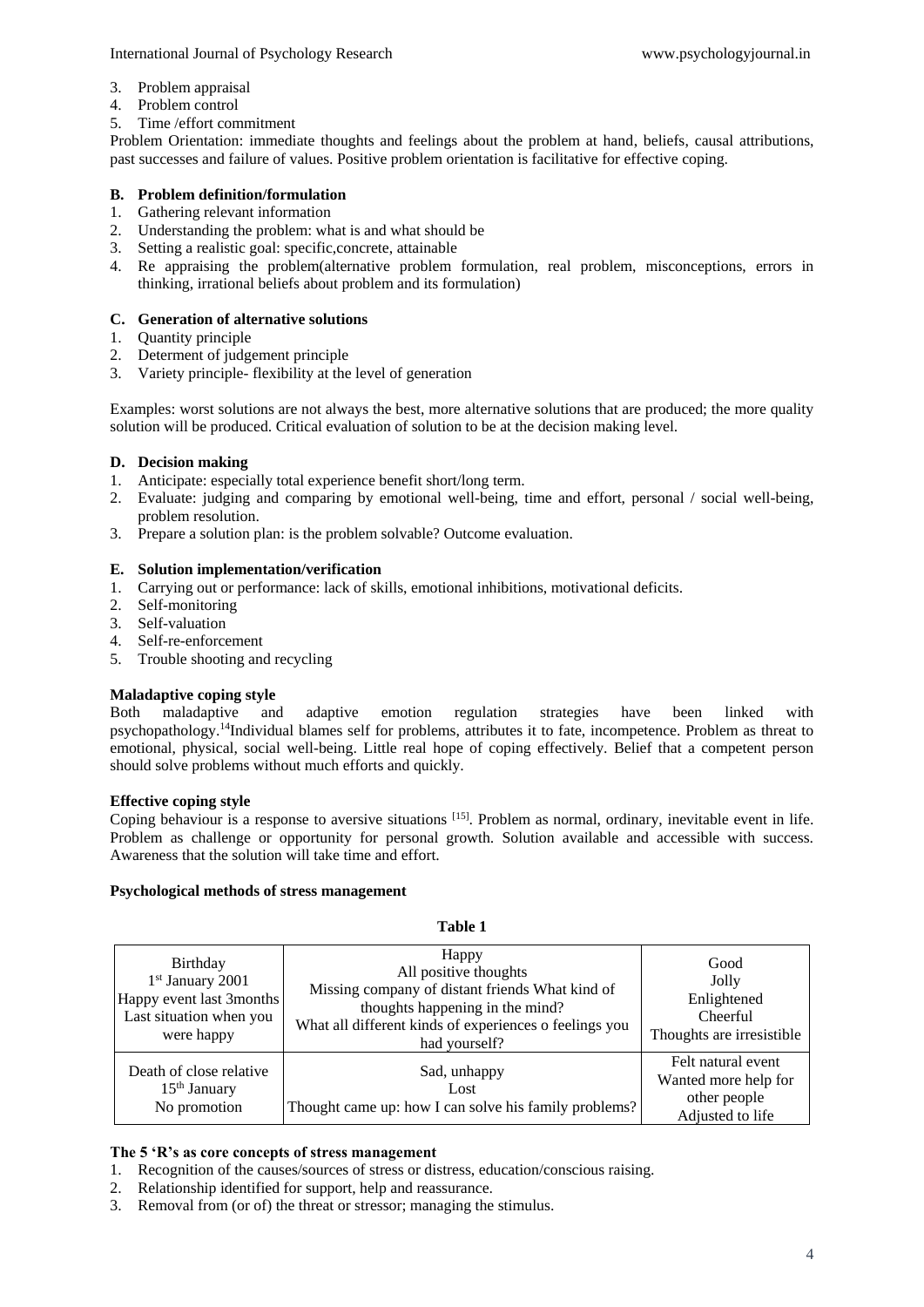International Journal of Psychology Research www.psychologyjournal.in

- 4. Relaxation through techniques such as meditation, massage, breathing exercise or imagery.
- 5. Re-engagement through managed re exposure and desensitisation.

## **LESS-Stress – a task**

- 1. L Less goals, both short and long range; eliminate those not attainable.
- 2. E Establish a hierarchy of tasks based on realistic time requirements /priorities.
- 3. S Subdivide remaining tasks into manageable units/projects.
- 4. S Start with achievable /doable tasks starting with the hardest task may promote procrastination.

Remember to interrupt stressor, envision, share, structure-non work hours to provide for adequate exercise, distraction, nutrition and sleep.

## **Knowing your comfort zone limits**

- 1. Sleep hours
- 2. Work break
- 3. Break for refresh
- 4. Signs of boredom example: restlessness, confusion, etc.

## **How to prevent being burnt-out?**

Burnout, as a long-term consequence of impairing mental strain, is distinct from and presumably temporallycausally related to specific impairing short-term consequences of mental strain [16]. Be realistic, plan your time /priorities, limit life changes, establish social support, learn to relax, take a break before you feel tired of, exercise, release your emotion, clear your desk, plan for time outside work.

## **Positive self-statements**

In the presence of stress an individual can develop coping by using self statement, this can be done in 3 phases.

**1. Prepare for a stressor:** helps to focus on specific preparation for task, combat negative thinking and emphasize planning/preparation.

Examples: 'what is it I have to do?'

- I can develop a plan to deal with it
- It is better to think what I can do rather than getting anxious
- I can work out a plan to handle that
- Remember, stick to the issue and don't take it personally
- Stop worrying, worrying won't help anything

**2. Confronting and handling a stressor:** It helps to control stress reaction, reassure that one can handle situation, re-interpret stress, reminder task, and remain focussed on task or situation.

Example:

- I can convince myself to do it
- I can meet the challenges
- Relax, I am in control
- I can handle the situation
- As long as I keep cool, I am in control of the situation
- Don't make more out of this than I have to
- Look for positives, don't jump to conclusions
- **3. Coping with feeling of being overwhelmed:** This stage does not always occur, helps to set up contingency plans, prepare for possibility of becoming extremely stressed, prepare to deal with worst situations.

Example:

- When stress comes just pause
- Keep my focus on the present, what is it I have to do?
- **4. Evaluation of coping efforts and self-rewards:** Help to evaluate attempt what helped and what did not? Look back over experience to see what has been learned.

Example:

- It was not as bad as I expected
- What can I learn from my try
- I was able to do it
- I made more out the fear than it was worth
- I did not work; that is okay
- I handled it pretty well
- Good, I did it, next time I will do even better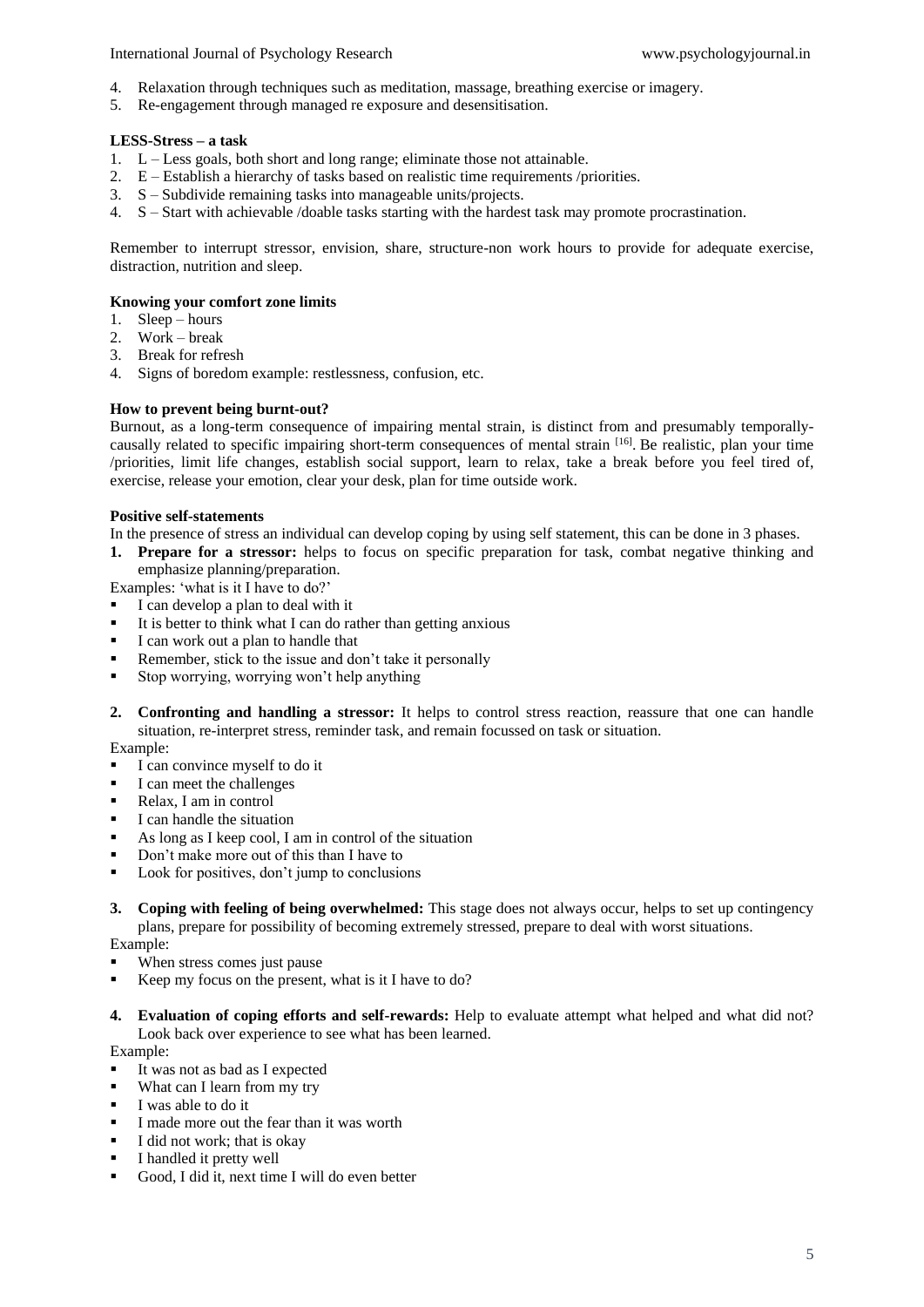## **Faulty thinking and irrational beliefs**

Make us look on the black side so that we expect worst, they are usually incorrect and unreasonable making us expect too much from ourselves or others, this leads to disappointment /frustration. How to deal? Example:

- Learn to recognize your negative thoughts
- Challenging
- More realistic and positive thinking
- Avoid unreasonable expectations
- Avoid unreasonable assumptions

It is not polite to ask for second help

| <br><br>ш<br>. . |  |
|------------------|--|
|------------------|--|

| Putting the pressure on     | Taking the pressure off                                             |
|-----------------------------|---------------------------------------------------------------------|
| I have to get this done     | I will do as much as I can in the allowed time                      |
| I should not ask for help - | Everyone asks for help sometimes, I would happily help someone else |

#### **Relaxation Therapy**

Relaxation techniques have been used increasingly in therapy with people who present with diverse anxiety and stress-related problems [17]. Muscle relaxation is used as a component of treatment programs (e.g., systematic desensitization) or as treatment in its own right (relaxation therapy). Relaxation is characterized by (1) immobility of the body, (2) control over the focus of attention, (3) low muscle tone, and (4) cultivation of a specific frame of mind, described as contemplative, nonjudgmental, detached, or mindful.

Progressive relaxation was developed by Edmund Jacobson in 1 929. Jacobson's method of progressive relaxation is contrasted with modified techniques that emphasize suggestion, brevity and the feeling of large contrasts between tension and relaxation.<sup>18</sup> Jacobson observed that when an individual lies "relaxed," in the ordinary sense, the following clinical signs reveal the presence of residual tension: respiration is slightly irregular in time or force; the pulse rate, although often normal, is in some instances moderately increased as compared with later tests; voluntary or local reflex activities are revealed in such slight marks as wrinkling of the forehead, frowning, movements of the eyeballs frequent or rapid winking, restless shifting of the head, a limb, or even a finger; and finally, the mind continues to be active, and once started, worry or oppressive emotion will persist. It is amazing that a faint degree of tension can be responsible for all of this. Learning relaxation, therefore, involves cultivating a muscle sense. To develop the muscle sense further, patients are taught to isolate and contract specific muscles or muscle groups, one at a time. For example, patients flex the forearm while the therapist holds it back to observe tenseness in the biceps muscle. (Jacobson used the word "tenseness" rather than "tension" to emphasize the patient's role in tensing the muscles.) Once this sensation is reported, Jacobson would say, "This is your doing! What we wish is the reverse of this-simply not doing." Patients are repeatedly reminded that relaxation involves no effort. In fact "making an effort is being tense and therefore is not to relax." As the session progresses, patients are instructed to let go further and further, even past the point when the body part seems perfectly relaxed.

#### **Humour**

Humour and laughter can be effective self-care tools to cope with stress.<sup>19</sup>Comes in varieties of forms, good supportive system from environment. Humour helps us make sense of, understand, and cope with reality and serves as nature's biofeedback, stress-control system [20].

## **Conclusion**

No single method is uniformly successful. A contribution of approaches stress can be positive as well as negative. Stress may play a part in making people vulnerable to illness.

''Grant me the courage to change the things I can change, the serenity to accept the things I can't change and wisdom to know the difference"-Reinhold Niebuhr

#### **References**

- 1. Selye H. Stress. Montreal: Acta, 1950, 1955.
- 2. Chrousos GP. Stress and disorders of the stress system. Nature reviews endocrinology,2009:5(7):374-81.
- 3. Deshpande D. A healthy way to handle work place stress through yoga, meditation and soothing humor. International Journal of Environmental Sciences,2012:2(4):2143-54.
- 4. Shekhar KS, Srinivas DK. Stress amongst Doctors and its management; What is not taught in medical colleges!; Bangalore; prasaranga, 2011, 412.
- 5. Kumar S. Burnout and doctors: prevalence, prevention and intervention. In Health care 2016. Multidisciplinary Digital Publishing Institute, 2016:4(3):37.
- 6. Kenny DT, Cooper CL. Introduction: Occupational stress and its management. International Journal of Stress Management,2003:10(4):275.